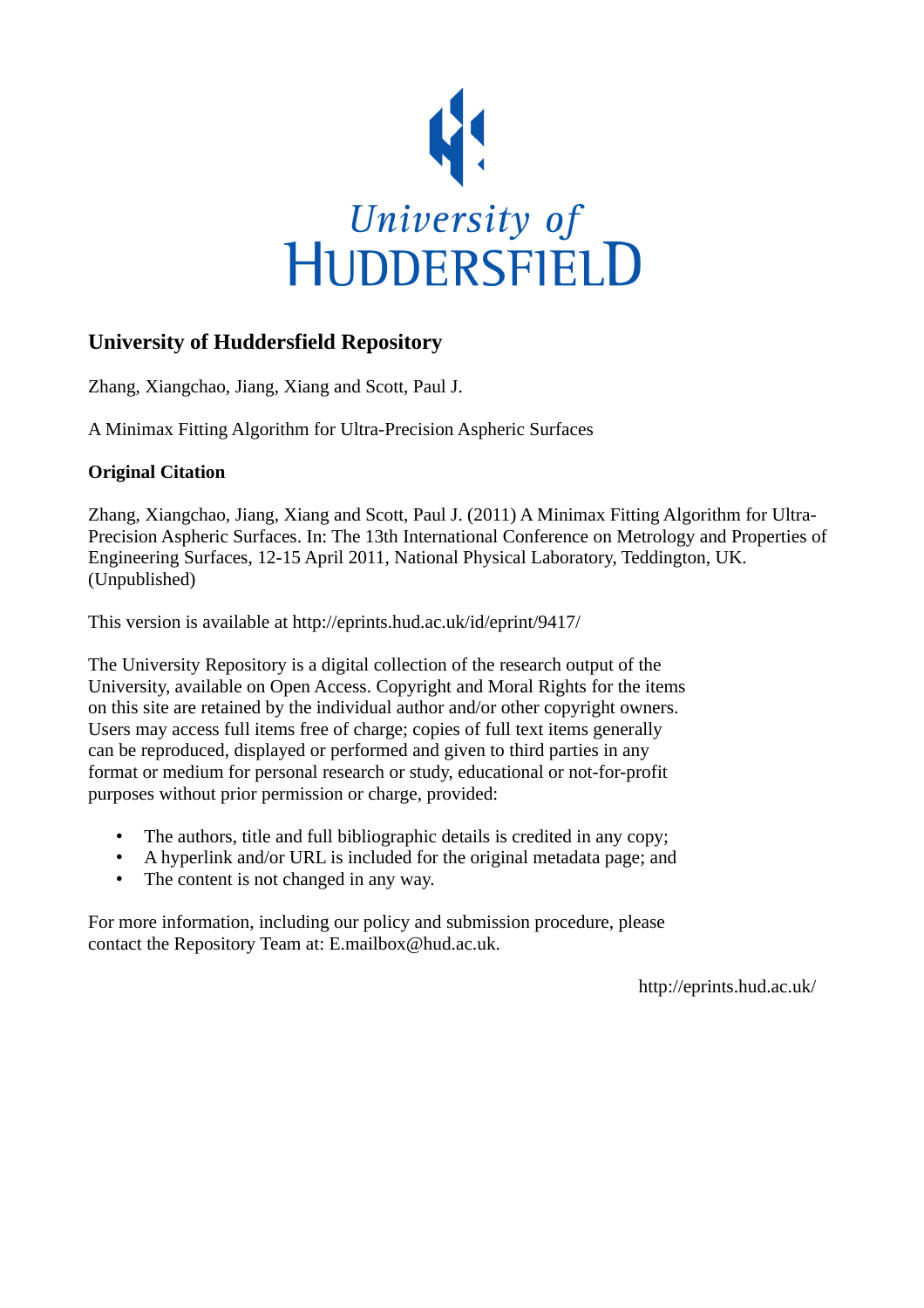## A Minimax Fitting Algorithm for Ultra-Precision Aspheric Surfaces

Xiangchao Zhang*<sup>∗</sup>* , Xiangqian Jiang and Paul J. Scott

*Centre for Precision Technologies, University of Huddersfield, Huddersfield, HD1 3DH, UK*

#### **Abstract**

Aspheric lenses show significant superiority over traditional spherical ones. The peak-to-valley form deviation is an important criterion for surface qualities of optical lenses. The peak-to-valley errors obtained using traditional methods are usually greater than the actual values, as a consequence causing unnecessary rejections.

In this paper the form errors of aspheric surfaces are evaluated in the sense of minimum zone, i.e. to directly minimize the peak-to-valley deviation from the data points to the nominal surface. A powerful heuristic optimization algorithm, called *differential evolution* (DE) is adopted. The control parameters are obtained by meta-optimization. Normally the number of data points is very large, which makes the optimization program unacceptably slow. To improve the efficiency, alpha shapes are employed to decrease the number of data points involved in the DE optimization.

Finally numerical examples are presented to validate this minimum zone evaluation method and compare its results with other algorithms.

*Keywords:* aspheric surface, peak-to-valley deviation, differential evolution, alpha shape *2000 MSC:* 90C47, 90C31, 65K10

### **1. Introduction**

Aspheric lenses show notable superiority over conventional spherical lenses in that a multiple-element spherical lens can be replaced by a single aspheric lens. Aspheric surfaces can be represented with [1],

$$
z = \frac{r^2/R}{1 + [1 - (1 + k)r^2/R^2]^{1/2}} + A_4r^4 + A_6r^6 + \cdots
$$
 (1)

with  $r = (x^2 + y^2)^{1/2}$ .

Here *R* is the radius of curvature of the underlying sphere, *k* is the conic constant and  ${A_i}$  are the magnitudes of higher order deviations from sphericity.

The form error of a manufactured lens plays an essential role in its performances. Currently the PV, peak-tovalley deviation, is still a very commonly adopted specification for surface quality [2], despite its recognized drawbacks for characterizing surfaces and lack of link to optical performances. Most current commercial software applies the least squares method to fit the nominal surface from data and calculates the PV error from the difference between the maximum and minimum residuals. However this approach is likely to overestimate the form tolerance and lead to unnecessary rejections.

Here we attempt to directly minimum the peak-tovalley deviation,

$$
\min(\max_i d_i - \min_i d_i) \tag{2}
$$

where  $d_i = \pm ||\mathbf{q}_i - (\mathbf{R}\mathbf{p}_i + \mathbf{t})||$  is the signed distance from an arbitrary measured point  $\mathbf{p}_i$  to its projection  $\mathbf{q}_i$  onto the nominal surface. **R** is the optimal rotation matrix and **t** is the translation vector.

This minimax problem is not continuously differentiable, thus very difficult to be solved. This paper presents a heuristic optimization algorithm, called *differential evolution* (DE), to conduct minimum zone evaluation of aspheric surfaces. This method shows great superiorities on stability and accuracy, and makes a good balance between exploration and exploitation.

#### **2. A differential evolution algorithm**

At each generation, a Donor vector  $\mathbf{v}_i$  is generated for each individual of the population (called *genome* or *chromosome*)  $\{y_i | i = 1, \dots, NP\}$ . It is the method of creating this Donor vector that demarcates between the various DE schemes. Two mutation schemes 'DE/rand/1/bin' and 'DE/current to best/2/bin' are applied [3, 4],

$$
\mathbf{v}_{i} = \begin{cases} \mathbf{y}_{r} + F(\mathbf{y}_{s} - \mathbf{y}_{t}), & \text{rand}[0,1] < p \\ \mathbf{y}_{i} + F(\mathbf{p}_{g} - \mathbf{y}_{i} + \mathbf{y}_{r} - \mathbf{y}_{s}), & \text{otherwise} \end{cases}
$$
 (3)

where *r, s* and *t* are integers randomly selected from the range  $[1, NP]$  (excluding *i*).  $F \in [0, 2]$  is used to scale the differential vector,  $p \in [0, 1)$  is a user-set parameter and rand[0*,* 1] is a random number uniformly generated in the interval [0*,* 1].

*<sup>∗</sup>*Corresponding author. Tel.: +44-1484-473949

*Email address:* x.zhang@hud.ac.uk (Xiangchao Zhang)

*Preprint submitted to 13th Int. Conf. Metrol. Prop. Eng. Surf. January 25, 2011*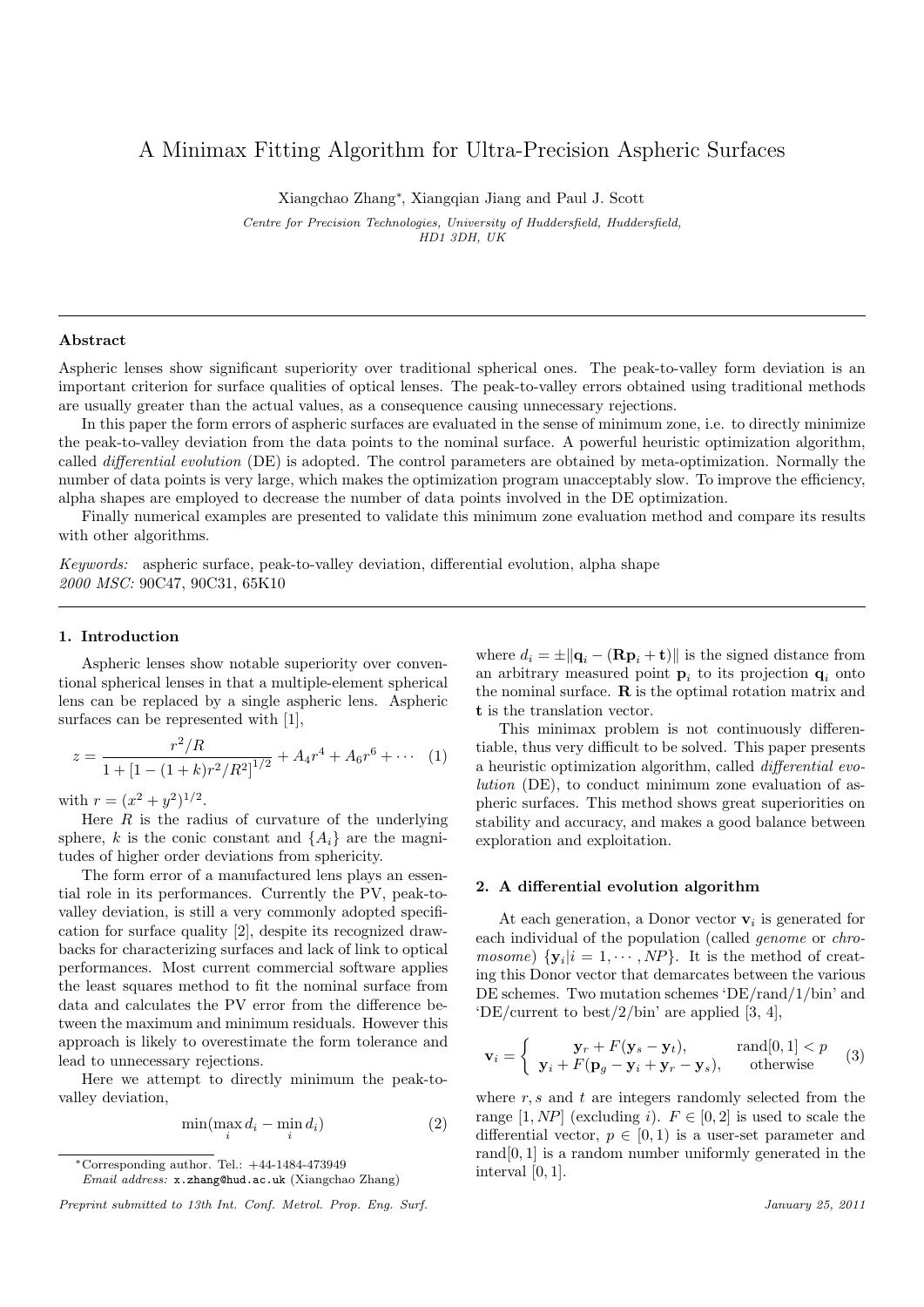These two strategies are used very commonly in literature and perform well on problems with distinct characteristics. 'DE/rand/1/bin' demonstrates good diversity while 'DE/current to best/2/bin' shows good convergence property.

After the mutation phase, a 'binominal' crossover operation is applied,

$$
u_{ij} = \begin{cases} v_{ij} & \text{if } \text{rand}_j[0,1] \le CR \text{ or } j = j_{rand} \\ y_{ij} & \text{otherwise} \end{cases}
$$
(4)

where  $CR \in [0, 1)$  is a user specified crossover constant and  $j_{rand}$  is a randomly chosen integer in  $[1, NP]$  to ensure that the trial vector  $\mathbf{u}_i$  will differ from  $\mathbf{y}_i$  by at least one component. The subscript *j* refers to the *j*-th dimension.

Then a selection operation follows,

$$
\mathbf{y}_i^{k+1} = \begin{cases} \mathbf{u}_i^k & \text{if } f(\mathbf{u}_i^k) < f(\mathbf{y}_i^k) \\ \mathbf{y}_i^k & \text{otherwise} \end{cases} \tag{5}
$$

with  $k$  and  $k + 1$  denoting the individuals in the  $k$ -th and  $(k+1)$ -th generations respectively and f representing the objective function to be minimized.

The pseudocode for optimization program is shown in Algorithm 1.

```
Input: NP, CR, F, X, y0
// X:data points, y0:rough guess of
   solution
Initialize population Y;
k = 0; // generation number
while k < k^{max} do
   k + +;for i = 1 to NP do
      Evaluate fitness f(\mathbf{y}_i);
       Update global optimum pg;
       Mutation of y_i using Eq (3);
       Crossover and selection of y_i using Eqs
      (4), (5);end
   if termination condition satisfied then
      Break;
   end
end
Output: pg
Algorithm 1: A differential evolution algorithm
```
The optimal configuration, i.e. the values of the population size *NP*, the scaling factor *F* and the crossover rate *CR*, is very problem-dependent. According to the 'No-free-lunch theorems', it is not possible to make the optimization program widely applicable whilst maintaining the best performance at every situation[5]. To obtain relatively good performance in different cases, the optimal parameter configuration is particularly obtained for each situation. Here meta-optimization is performed off-line using the Local Unimodal Sampling [6]. The running speed of this algorithm is determined by the number of fitness

evaluations. Here this number is set no greater than 20 000. The unknown variables are the five motion parameters (Rotation about *x* and *y* axes and translation along  $x, y$  and  $z$  directions), the radius  $R$ , the conic constant *k* and polynomial coefficients  ${A_i}$  (if applicable). When the shape parameters are all given, and only the optimization position of the measured data is to be calculated, this becomes the localization problem, and the dimension will be 5. The recommended parameter settings for different dimensions are listed in Table 1,

| Table 1: Parameter settings of DE to aspherics |  |  |  |  |
|------------------------------------------------|--|--|--|--|
|------------------------------------------------|--|--|--|--|

| $\prime$ | NP | CR.    | F      |
|----------|----|--------|--------|
| 5        | 23 | 0.866  | 0.7549 |
| 7        | 29 | 0.8745 | 0.7470 |
| 8        | 33 | 0.8884 | 0.7347 |
| 9        | 41 | 0.9046 | 0.7223 |
| 10       | 45 | 0.9148 | 0.7153 |
| 11       | 49 | 0.925  | 0.7087 |
| 12       | 52 | 0.9331 | 0.6972 |
| 13       | 55 | 0.9412 | 0.6808 |
| 14       | 57 | 0.9542 | 0.672  |
| 15       | 59 | 0.9636 | 0.6631 |
| 16       | 61 | 0.9729 | 0.6556 |

To prevent a too fast decrease of population diversity, the parameters need to satisfy the condition  $2F^2 - 2/NP$  +  $CR/NP \geq 0$  [7]. Evidently it holds true for all the parameters given here.

#### **3. Improving the computational efficiency**

This optimization problem is highly nonlinear and lots of local minima exist. To get better results form the DE optimization, the space of the unknown variables is narrowed by supplying a good initial guess for the solution. The orthogonal least squares[8] method is used for this purpose.

### *3.1. Calculating the orthogonal distances*

It is straightforward to write the function of an aspheric surface as  $q(\mathbf{x}) = 0$  with **x** being a point on the surface. Normally the projection point **q** associated with the point **p** is obtained from

$$
\begin{cases}\n g(\mathbf{q}) = 0 \\
 \nabla g(\mathbf{q}) \times (\mathbf{p} - \mathbf{q}) = 0\n\end{cases}
$$
\n(6)

using the Gauss-Newton or Levenberg-Marquardt algorithm.

But this method is time consuming, especially when there are many data points. Consequently at the first tens of iterations of the optimization program, the distance is approximated with [9]

$$
d = \pm \|\mathbf{p} - \|\mathbf{q}\|\| \approx \frac{g(\mathbf{p})}{\|\nabla g(\mathbf{p})\|} \tag{7}
$$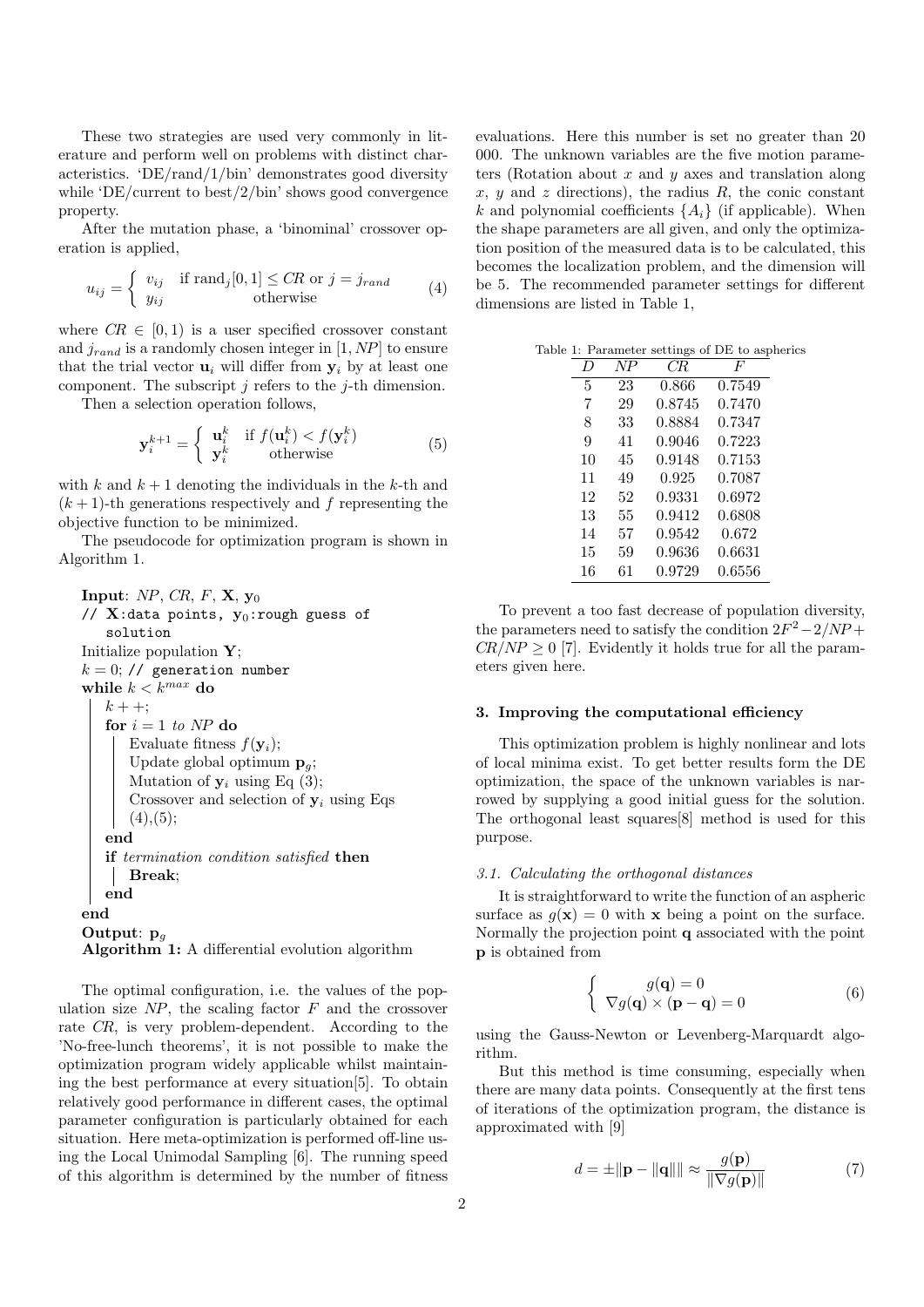As the motion and shape parameters have been approximately identified using linear least squares, the distance *d* will not be very large, i.e. **p** is reasonably near to the associated surface. Thus this approximation is acceptable. At the final iterations, the orthogonal distance is in turn calculated from Equation (6).

#### *3.2. Reducing the number of data points*

In practice, the number of measured data points may be up to millions, but actually only dozens of points determine the width of the error band (the point number is related with the number of unknown variables). If removing some 'unnecessary' points from the data set,the optimization process can be greatly accelerated. Fortunately, the alpha-shape technique meets this requirement.

An *α−*shape is a well-defined polytope, derived from the Delaunay triangulation of the point set, with a parameter  $\alpha \in \mathbb{R}$  controlling the desired level of detail [10]. In order to improve the discrepancy, we replace the z coordinates of the data points by the signed residuals resulted from the least squares fitting and then scale the points into a unit cubic. If implementing the 3D Delaunay triangulation, i.e. organizing the discrete points into a set of tetrahedra, the real 'key points' are likely located at some tetrahedra with large circumscribed spheres, thus some tetrahedra with small circumscribed spheres can be omitted. But many 'boundary points' will be retained unnecessarily, hence the boundary and interior points are handled separately. Viewing from the z direction, the boundary points are recognized using the modified Graham scan method [11]. In the programme, the tetrahedra are sorted by their radii of circumscribed spheres (in descending order). The set for the points to be kept is initialized as null, and then the vertices of each tetrahedron are checked successively. The checking procedure is presented in Algorithm 2

Figure 1 shows a 2D example. Given 300 points, 30 points on the envelop are sampled using the  $\alpha$ - shape technique. The number of points to be retained is directly



Figure 1: Point reduction using *α−*shapes

related with the number of unknown variables. For example, in the evaluation of flatness (resp. sphericity), there **Input**: point set  $\{x_i\}_{i=1}^N$ , points to be retained

 $\mathbf{Y} = \emptyset$ , Delaunay tetrahedra  $\mathbf{T} \in \mathbb{N}^{M \times 4}$ ; Find the boundary points **B**; **for**  $j = 1$  *to*  $M$  **do for**  $i = 1$  *to* 4 **do if**  $T_{ii} \in \mathbf{B}$  then **if**  $T_{ji}$  has the greatest positive  $z$ *coordinate or the smallest negative z coordinate among the four vertices of* **T***<sup>j</sup>* **then Put**  $T_{ji}$  into **Y**; **end else Put**  $T_{ji}$  into **Y**; **end end if** *The number of points in* **Y** *satisfies the pre-set limit* **then Break**; **end end Output**: **Y**;

**Algorithm 2:** The checking process for the vertices to be retained

are three (resp. four) variables and four (resp. five) extreme points are needed to calculate the minimum zone error. For the same reason, if *n* polynomial terms are involved in the aspheric function, at least  $n + 8$  points are needed. To avoid removing extreme points by mistake,  $2n + 14$  points will be kept in the DE optimization.

## **4. Experimental validation and discussion**

The validity of the proposed algorithm is verified with a data set of 8100 points, as shown in Figure 2. The unit of length here is mm if not specified otherwise. The nominal shape parameters are given as  $R = 520, k = -0.7, A_4 =$  $5.2e - 5$ ,  $A_6 = -6.5e - 6$ ,  $A_8 = 3.11e - 8$ ,  $A_{10} = 3.222e - 9$ . Noise with its amplitude of  $\sigma = 0.98 \mu m$  is introduced with the fractal Brownian function[12]. The dimensionality of the optimization problem is 11 and the control parameters in the DE program is adopted as  $NP = 49$ ,  $CR = 0.929$  and  $F = 0.74$ , in accordance with Table 1.

The Differential Evolution optimization program is are coded in MATLAB R2009a and run on a PC with Intel(R) Core (TM) 2 Duo CPU8500 3.16GHz, 3.24GB RAM. The program was run 100 times and the obtained best and worst PV errors and running time (including ODF least squares initial fitting and *α−*shape point reduction) are listed in Table 2. For comparison, the direct DE optimization without point reduction was also run 100 times and the corresponding results are also presented. From the table it can be seen that the proposed DE optimization can obtain a much smaller PV form error compared with the least squares ODF fitting, meanwhile, at a cost